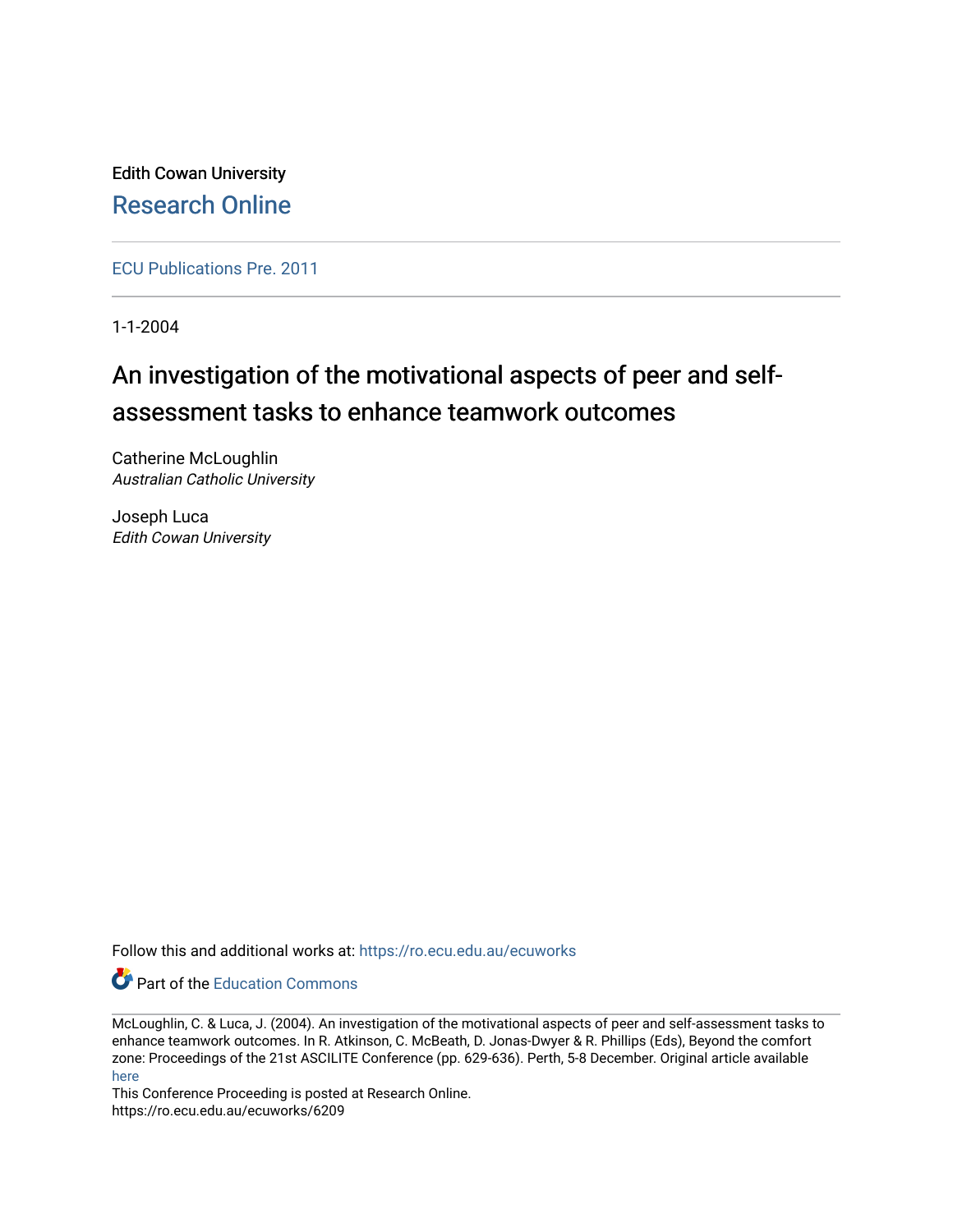# **An investigation of the motivational aspects of peer and self-assessment tasks to enhance teamwork outcomes**

#### **Catherine McLoughlin**

*Australian Catholic University* 

#### **Joe Luca**

*School of Communications and Multimedia Edith Cowan University* 

Teamwork and cooperative learning models are based on the premise that learning is best achieved interactively rather than through a one-way transmission process. In this study, the relationship between students' motivational orientation and the quality of learning in collaborative teams is investigated. A self-report measure of student self-efficacy and selfregulation was administered to students working on team-based assessment tasks, and correlated with performance data obtained from classroom assignments. The results showed that motivational beliefs were the best predictor of academic performance.

**Keywords:** Teamwork, motivation, self regulated learning, self and peer assessment

#### **Introduction**

While teamwork has always been part of university learning experience, this has often meant students simply interacting informally with each other outside formal teaching sessions. In more recent times, peer learning and peer assessment have been included as part of an organised learning experience with students being asked to work together to complete tasks and to engage in peer and self-assessment. For many students, this has meant moving beyond 'the comfort zone' of informal social interaction and taking on roles as peer assessors and collaborative, self-directed team members (Biggs, 1999; Boekaerts, 1997).

In addition, there is a growing emphasis in higher education institutions that students should be developing content knowledge as well as professional skills that can be directly applied in the workplace such as teamwork, problem solving skills, decision-making skills, communicative strategies and information literacy skills (Australian National Training Authority, 1998; Bennett, Dunne, & Carre, 1999; Candy, Crebert, & O'Leary, 1994; Dearing, 1997). Contemporary educational theory indicates that using self-regulation and self/peer assessment strategies in the learning settings are important elements needed to develop these skills (Boud, 1992; Loughram, 1996). These strategies in conjunction with online asynchronous communication tools can provide ideal motivational settings to help promote learning as well as professional skill development.

Peer review and self assessment tasks are alternative forms of assessment that involve individuals deciding what value their own, and each of their colleagues has contributed to a process or project, and enables students to engage in self-regulated activity. While positive finding have emerged from studies of peer assessment conducted in technology rich learning environments, there remains a need to investigate not only the cognitive aspects of such tasks and environments, rather than assuming that they provide optimal conditions for all learners (Jarvela, 1998). This study presents a teaching-learning environment that integrates teamwork with self/peer assessment strategies supported with an online application designed to motivate students and assist in supporting self-regulated learning. Two instruments are then used to assess students' metamotivational states (i.e. their awareness of their own goals, efficacy and motivational attitudes). Two major research questions are identified for investigation: First, whether there was a relationship between students' perceptions of teamwork and their performance on team assessment tasks, and second, whether there was any correlation between their motivational state and actual academic performance. In the investigation two questionnaires were designed to analyse the links between motivational orientation, impressions of teamwork and achievement scores.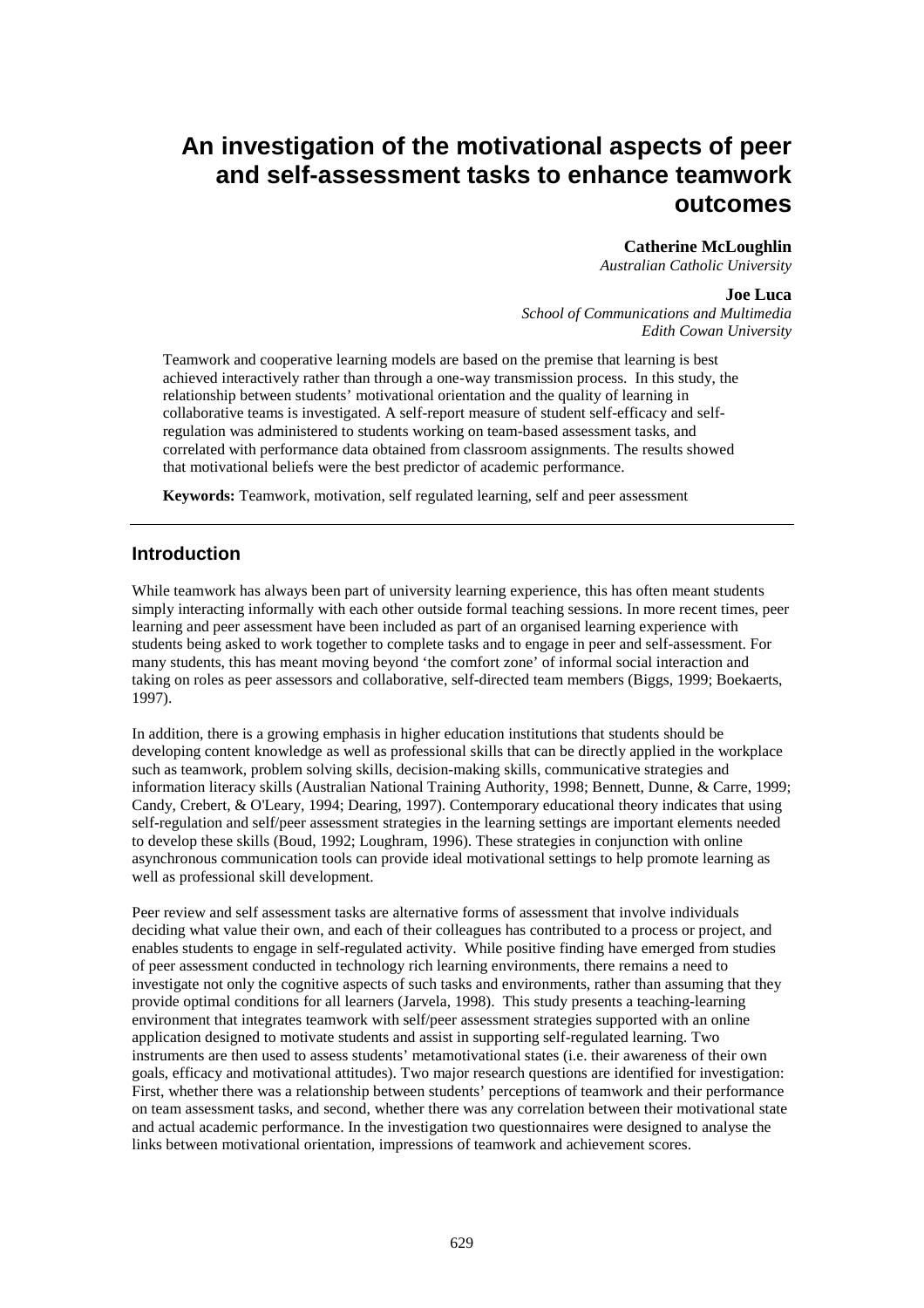## **Theoretical underpinnings of motivation and collaborative learning**

Online collaborative learning is supported by sociocultural theory positing that an individual's cultural development appears twice and on two levels--first on the social, and later on the psychological level, first between people as an interpsychological experience, as an intrapsychological experience (Vygotsky, 1998; Bonk & King, 1998; Ge, Yamashiro & Lee, 2000)). In a learner-centered online collaborative environment, students work together to construct knowledge and negotiate meanings through groupbased collaborative learning activities. Based on this theory assumptions can be drawn about collaborative learning and knowledge building, which require communication, collaboration and negotiation on the common ground of shared ideas, values and beliefs (Johnson & Johnson, 1996). Many recent practices have contributed to the growing body of knowledge on collaborative learning, for example, the use of online asynchronous environments for project and inquiry based learning (Collis, 1998). Harasim (1990) also emphasises that "team work enhances connectivity and socio-emotional engagement in the learning process, as well as creating an intellectual climate that encourages participation" (p.54). In other words, a well designed online environment is conducive to both learners' affective and cognitive development.

The literature also acknowledges that cognitive achievement and metacognitive strategies are not sufficient to promote student achievement, and that students must also be motivated to learn intentionally and in a self-regulated manner (Pintrich, 1989). Student motivation is underpinned by a number of theoretical models and theories. The most commonly applied is the expectancy value model of motivation (Schunk, 1994)). According to Pintrich & De Groot (1990), there are three motivational components that may be linked to the different models of self-regulated learning:

- 1. An expectancy component: this includes students' beliefs about their ability to perform a task
- 2. A value component: This includes students' goals and belief about the importance of the task
- 3. An affective component: This includes students' emotional reactions to the task.

### **Linking motivation with self and peer assessment**

Peer assessment involves individuals deciding on what value each of their colleagues has contributed to a process or project. Topping (1998) describes peer assessment as: "an arrangement in which individuals consider the amount, level, value, worth, quality, or successfulness of the products or outcomes of learning of others of similar status" (p. 249). This view is also supported by Falchikov (1995) who defines peer assessment as a process were individuals rate their peers by agreeing on appropriate assessment criteria and then accurately apply the assessment.

A review of the literature on self and peer assessment indicates that in order to promote the development of these skills, the environment should be designed to encourage participants to:

- Have a clear understanding of the objectives (Orsmond, Merry, & Reiling, 1996; Stefani, 1994);
- Identify valid assessment criteria (Falchikov, 1995; Ford, 1997; Klenowski, 1995; Sluijsmans, Dochy, & Moerkerke, 1999; Sullivan & Hall, 1997; Topping, Smith, & Swanson, 2000); and
- Accurately and objectively judge success or failure (Oldfield & MacAlpine, 1995; Woolhouse, 1999).
- Become self-regulated and self-motivated.

Self-assessment refers to people being involved in making judgements about their own learning and progress, which contributes to the development of autonomous, responsible and reflective individuals (Sambell, McDowell, & Brown, 1998; Schon, 1987). This is also supported by Boud (1992), who has expressed the defining characteristics of self-assessment as: "The involvement of students in identifying standards and/or criteria to apply to their work and making judgements about the extent to which they have met these criteria." (p. 5)

Both self and peer assessment can be used to help inform the design of the learning environment while building on motivational goals and improving self-regulation skills. The investigation centered on establishing links and possible correlations that might exist between achievement on the assessment tasks and the 3 motivational elements of assessment i.e., expectancy (self-efficacy beliefs), learners' goals and emotional reactions to the task.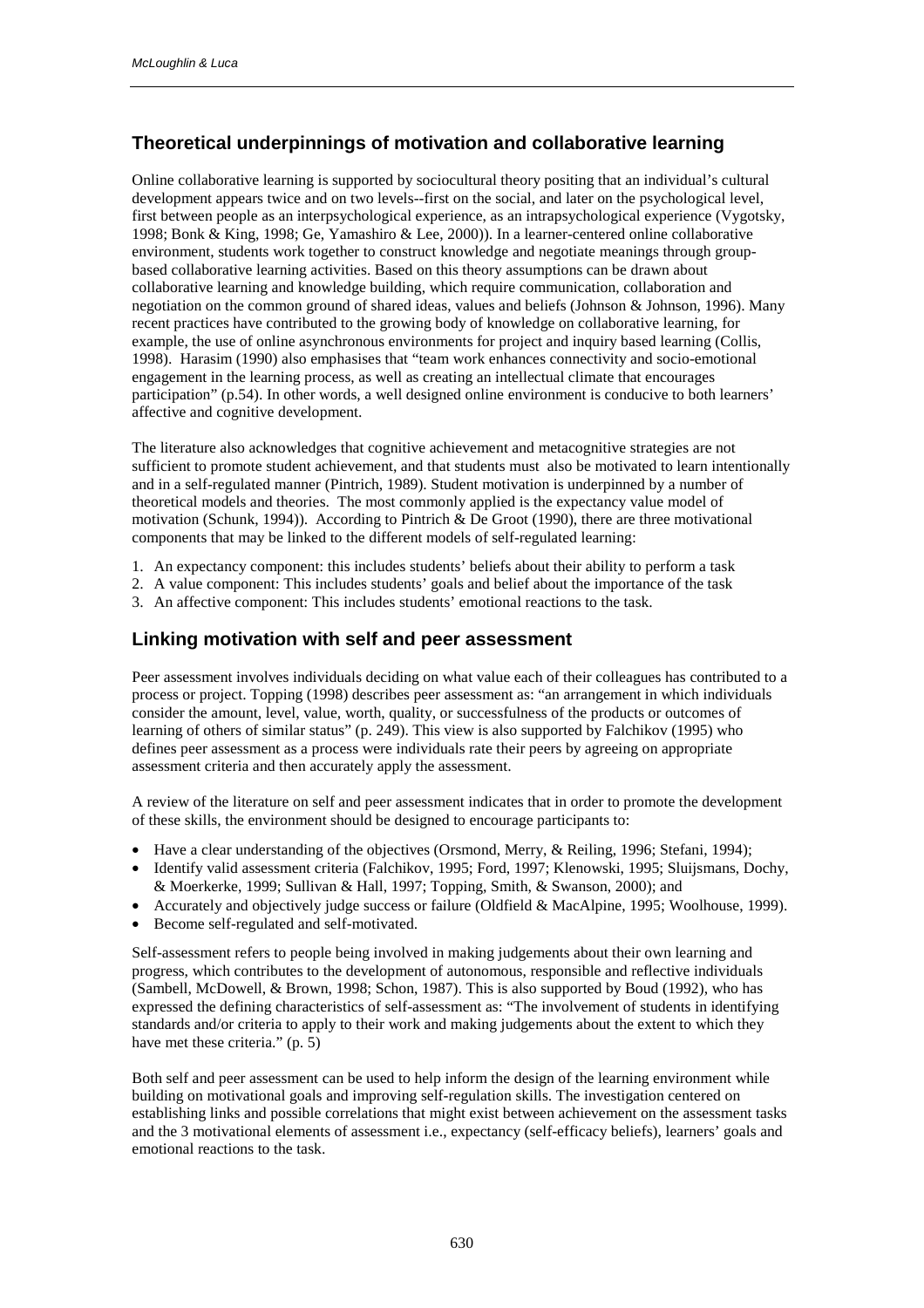### **Design of the learning environment**

Learning activities were designed with a view to promoting self-regulation, team skills, social and peer accountability as well as reflection while working on authentic tasks (Figure 1). In week three of the semester, students were required to complete an online contract that outlined their responsibilities in the team. They then were able to complete confidential self and peer assessments about the progress of their peers, as stated on the contracts. These instructional strategies and tasks were designed to increase student motivation, self-efficacy and levels of self-regulation.



**Figure 1: Design of the learning environment** 

#### **Context of the study**

This study was conducted with a 34 final year students (making nine teams), enrolled in the Interactive Multimedia course at Edith Cowan University (IMM3330 'Industry Project Development'). Project work was used in this unit to help meet industry needs, as well as supporting the development of students' professional skills (Collis, 1998; Klemm & Snell, 1996; English & Yazdani, 1999) such as leadership skills, collaboration, time management and decision-making. Students are required to work in teams tp develop web sites for industry clients with real business needs. This helps set an authentic context, in which teams of four are formed taking the roles of programmer, graphic designer, media developer or project manager.

Students are required to develop a project proposal (needs analysis, feasibility, scope and legal contract), design specification (storyboards, concept maps and rapid prototypes), metrics for costing the project, a product evaluation and address copyright/intellectual property issues. Students are also required to integrate and practice graduate attributes such teamwork and leadership skills.

The unit consists of 13, three-hour sessions over one full semester. Each session consists of a one-hour lecture followed by a two-hour tutorial. Team skills and collaboration are continually promoted with teams of four students working together to develop project management and generic skills. Student learning outcomes include:

- Applying a range of project management and generic skills appropriate including time management, collaboration, communication, self-assessment, peer-assessment, task management, problem solving, information management and teamwork skills;
- Making a significant contribution to a team-based multimedia project;
- Demonstrating an understanding of project management models, feasibility studies, needs analysis, design specifications, timesheets, categories, planning, scheduling, costing, metrics;
- Creating and applying quality assurance procedures for testing, formative/summative evaluation strategies, procedures, file naming and templates development; and
- Demonstrating an understanding of the nature of the specialist roles of instructional designers, content experts, programmers, graphics designers, project managers, and others

Assessment includes the following:

- A project proposal, design specification and rapid prototype;
- The development of a web product, with a presentation to a large audience;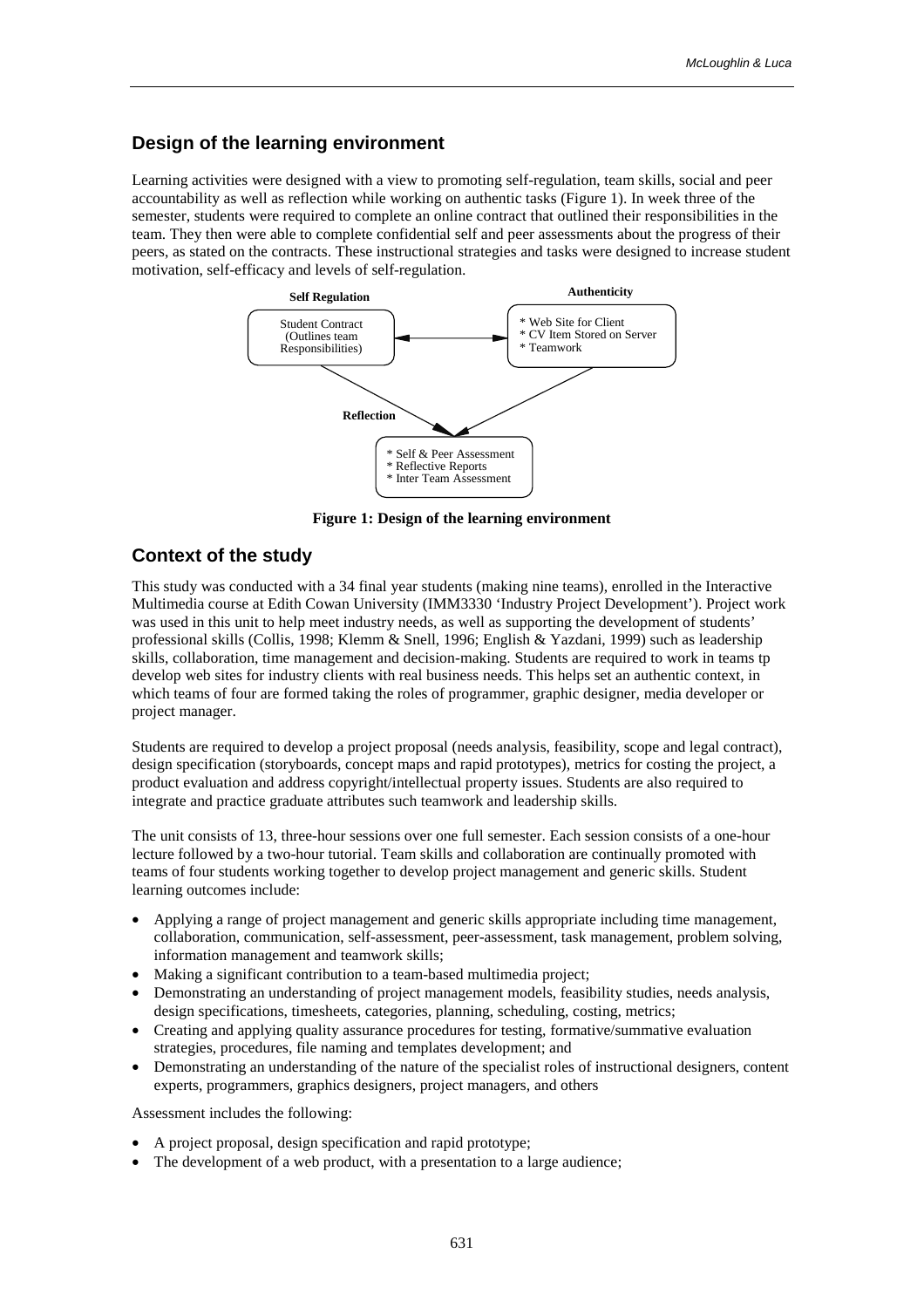- Completing eight online tasks and giving feedback to other students. Students are required to research and produce a solution that is assessed by three other teams, as well as the tutor;
- A self and peer assessment score, negotiated with the team. This encourages students to carefully consider their role and contribution in relation to the others while working in a team; and
- An individual exam worth 50% of the overall assessment.

A custom built online courseware management system was used to help deliver the coursework (see http://www.scam.ecu.edu.au/) and the unit was delivered in blended mode, combining face-to-face seminars with online learning tasks.

### **Methodology**

Two questionnaires were given to each student at the end of the semester to measure both their impressions of teamwork and motivational orientation (see Table 1  $\&$  2). Students were asked to respond to each set of questions designed to elicit their views on motivational aspects of the learning task and environment:

- The first instrument focused on *Impressions of teamwork* and sought their views on the dynamics, interaction and support offered by peers in the teamwork tasks. The results were positive, indicating that students did feel supported by peers, and offered and received help within teams. A similar instrument was used by Yu (2003) to investigate student perceptions of classroom climate in a competitive environment and;
- The second instrument was also a self-report questionnaire adapted from the *Motivational Strategies for Learning Questionnaire* (MSLQ) developed by Pintrich & De Groot (1990). This instrument included was termed *Motivational Orientation* and included items on self-efficacy, anxiety, strategy use and self regulation.

#### **How the data was processed**

The data collected from the questionnaires was collected into Excel spreadsheets and processed using averages and correlation coefficients (Pearson Product) to help synthesise the data into patterns of behaviour. Tables 1-3 illustrate how the data was processed for team 1. This same process was used for each of the other nine teams summarised in Table 4.

Table 1 shows the results f or 'Impressions of Teamwork' obtained for team 1. Note that the responses were averaged to one decimal place (shown in the last row) using numeric values from the Likert scale:

| Strongly Agree = 2; Agree = 1; Disagree = $-1$ ; Strongly Disagree = $-2$ |                                                                                                                               |     |                |      |      |
|---------------------------------------------------------------------------|-------------------------------------------------------------------------------------------------------------------------------|-----|----------------|------|------|
|                                                                           | <b>Student Number</b>                                                                                                         |     | 2              | 3    | 4    |
| 1.                                                                        | The information and assistance provided by my peers during the semester was useful                                            |     |                |      |      |
| 2.                                                                        | The communication between me and my peers was positive and open                                                               |     | 1              | $-1$ | -1   |
| 3.                                                                        | My team-mates and I discussed our answers to the online questions to reach consensus                                          |     |                | 2    |      |
| $\overline{4}$ .                                                          | I would always ask my peers for assistance when I could not clearly understand a team<br>activity or the online questions     |     | $-1$           | 1    | $-2$ |
| 5.                                                                        | My peers valued my point of view and the information I rendered                                                               |     | $\mathfrak{D}$ |      |      |
| 6.                                                                        | I interacted with my peers to share my thoughts and ideas while completing the online<br>activities                           |     | $-1$           | $-1$ | -1   |
| 7.                                                                        | I paid attention to what my peers were saying during discussions                                                              |     |                |      |      |
| 8.                                                                        | Whenever my team-mates had trouble understanding how to do team based activities or<br>the posted question, I would help them |     |                |      |      |
| 9.                                                                        | There was much feedback provided within the group (by my peers)                                                               |     | $-1$           | $-1$ | $-1$ |
| 10.                                                                       | Overall, the teamwork activities complemented this unit                                                                       | -1  |                |      |      |
|                                                                           | $Average =$                                                                                                                   | 0.8 | 0.5            | 0.5  | 0.1  |

**Table 1: Results for team 1 – 'Impressions of teamwork'** 

Table 2 shows the results f or 'Motivational Orientation' obtained from team 1, using the same Likert scale.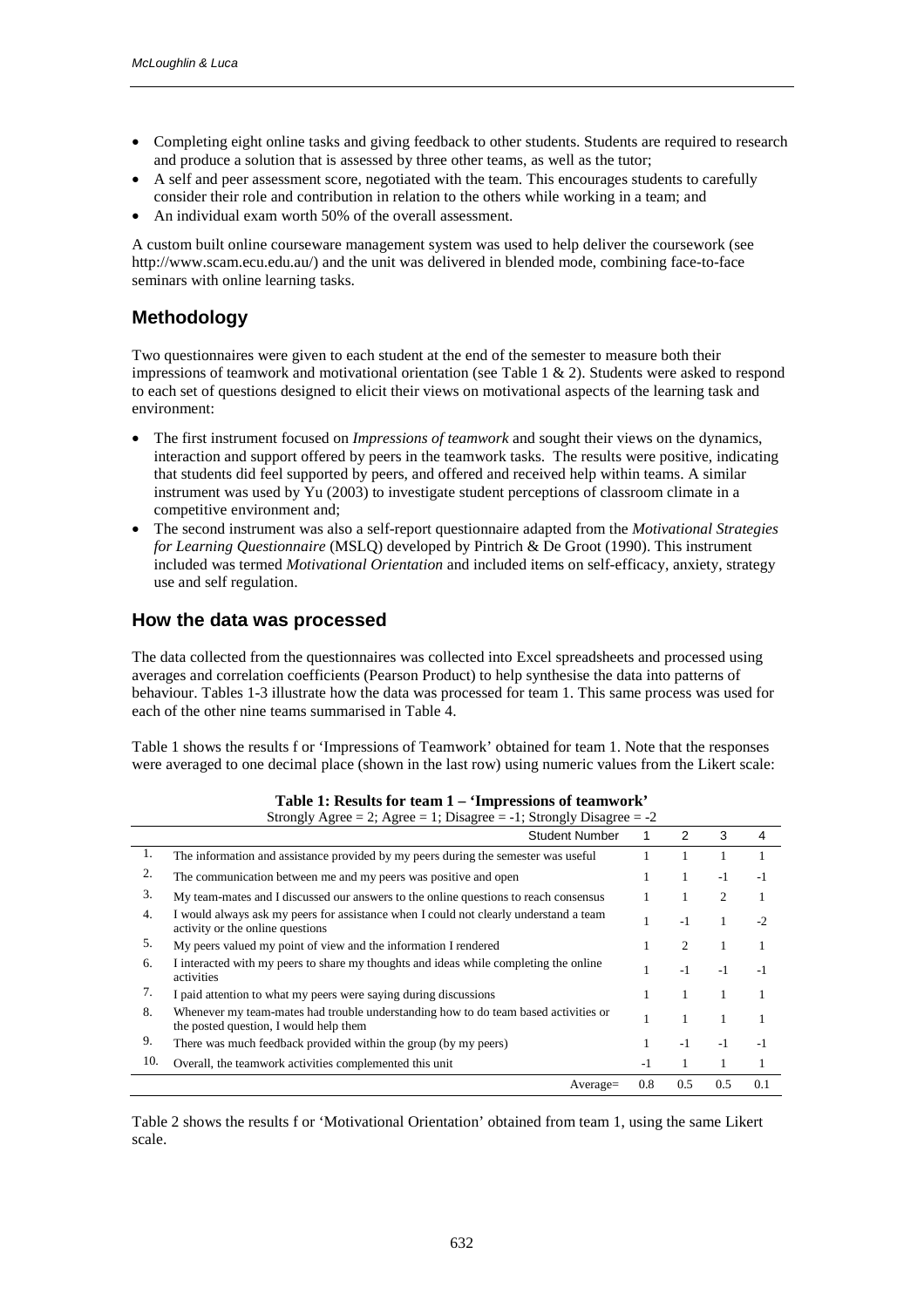|                | <b>Student Number</b>                                                                     | $\mathbf{1}$ | 2              | 3            | 4              |
|----------------|-------------------------------------------------------------------------------------------|--------------|----------------|--------------|----------------|
| $\mathbf{1}$   | Compared with other students in this class I expect to do well                            | $\mathbf{1}$ | $\overline{2}$ | $-1$         | $\mathbf{1}$   |
| $\overline{c}$ | I'm certain that I understood the ideas taught in this course                             | $-1$         | $-1$           | $\mathbf{1}$ | $-1$           |
| 3              | I expect to do very well in this unit                                                     | $\mathbf{1}$ | $\mathbf{1}$   | $-1$         | $\mathbf{1}$   |
| 4              | Compared to others in this class, I think I'm a good student                              | $\mathbf{1}$ | $\overline{2}$ | $\mathbf{1}$ | $\overline{c}$ |
| 5              | I'm sure it did an excellent job on the problems and tasks assigned in this class         | $-1$         | $-1$           | $-1$         | 1              |
| 6              | I think I will receive a good grade for this class                                        | $-2$         | $-1$           | $\mathbf{1}$ | $\mathbf{1}$   |
| 7              | My study skills are excellent compared to others in this class                            | $-1$         | $-1$           | $\mathbf{1}$ | $-1$           |
| 8              | Compared with other students in this class I think I know a great deal about this subject | $-1$         | $-1$           | $-1$         | 1              |
| 9              | I know that I will be able to learn the material for this exam                            | $-1$         | $\mathbf{1}$   | $\mathbf{1}$ | $\mathbf{1}$   |
| 10             | I prefer class work that is challenging so I can learn new things                         | $\mathbf{1}$ | $-1$           | $\mathbf{1}$ | 1              |
| 11             | It is important for me to learn what is/was being taught in this class                    | $\mathbf{1}$ | $\mathbf{1}$   | $\mathbf{1}$ | $-1$           |
| 12             | I am studying to satisfy my own interests and not to get food grades                      | $\mathbf{1}$ | $\overline{2}$ | $-2$         | $\mathbf{1}$   |
| 13             | I think I will be able to use what I learn in this class in other contexts                | $\mathbf{1}$ | $-1$           | $-2$         | $\mathbf{1}$   |
| 14             | I often choose topics I will learn something from even if they require more work          | $\mathbf{1}$ | $\mathbf{1}$   | $-2$         | $-1$           |
| 15             | Even when I do poorly on an assessment I try to learn from my mistakes                    | $\mathbf{1}$ | $\overline{2}$ | $-2$         | $\mathbf{1}$   |
| 16             | I think that what I am learning in this class is useful for me to know                    | $\mathbf{1}$ | $\mathbf{1}$   | $-2$         | $-2$           |
| 17             | I think that what we are learning in this class is too theoretical to be of value         | $\mathbf{1}$ | $-1$           | $\mathbf{1}$ | $\mathbf{1}$   |
| 18             | When I find a problem, I am usually able to work it out for myself                        | 1            | $-1$           | $\mathbf{1}$ | $-1$           |
| 19             | I am not nervous doing assessments/exams and I remember facts I have learnt               | $\mathbf{1}$ | 2              | 2            | $\mathbf{1}$   |
| 20             | I do not have an uneasy feeling when I submit an assignment                               | $\mathbf{1}$ | $\mathbf{1}$   | $\mathbf{1}$ | $-1$           |
| 21             | I do not worry a great deal about assignments                                             | $-1$         | $\mathbf{1}$   | $\mathbf{1}$ | 1              |
| 22             | When I do an assignment I don't think about how poorly I am doing                         | $-1$         | $\mathbf{1}$   | $-2$         | $-1$           |
| 23             | I am able to judge how well I am doing in this subject without teacher assistance         | 1            | $-1$           | $-2$         | $\mathbf{1}$   |
|                | Average=                                                                                  | 0.3          | 0.3            | $-0.2$       | 0.3            |

These averages shown at the bottom of table 1 and 2 were then tabulated against the team assignment mark as well as individual student exam marks (Table 3).

| <b>Stud No</b>         | <b>Teamwork Impressions</b> | <b>Motivational Orientation</b> | <b>Team Assignment /50</b> | <b>Individual Exam /50</b> |
|------------------------|-----------------------------|---------------------------------|----------------------------|----------------------------|
|                        | 0.8                         | 0.3                             | 29                         | 35                         |
|                        | 0.5                         | 0.3                             | 29                         | 31                         |
| $\mathbf{\mathcal{R}}$ | 0.5                         | $-0.2$                          | 29                         | 28                         |
| 4                      | 0.1                         | 0.3                             | 29                         | 15                         |
| Avg                    | 0.48                        | 0.17                            | 29                         |                            |

**Table 3: Average scores for team 1** 

#### **Results and discussion**

The process used to obtain the average scores for team 1 (shown in Table 3) was then performed for each of the other eight teams. The average scores for the nine teams are shown in Table 4 below, sorted by 'Motivational Orientation'.

A Pearson product moment correlation coefficient was calculated between 'Teamwork Impressions' and 'Team Assignment' mark as well as 'Individual Exam' mark. This was also performed for 'Motivational Orientation'. The following significant results were obtained:

- A strong correlation coefficient of 0.9 was found between 'Motivational Orientation' and 'Team Assignment' mark;
- A strong correlation coefficient of 0.84 was found between 'Motivational Orientation' and 'Individual Exam' scores; and
- A weak correlation coefficient of 0.28 was found between 'Teamwork Impressions' and 'Team Assignment' mark.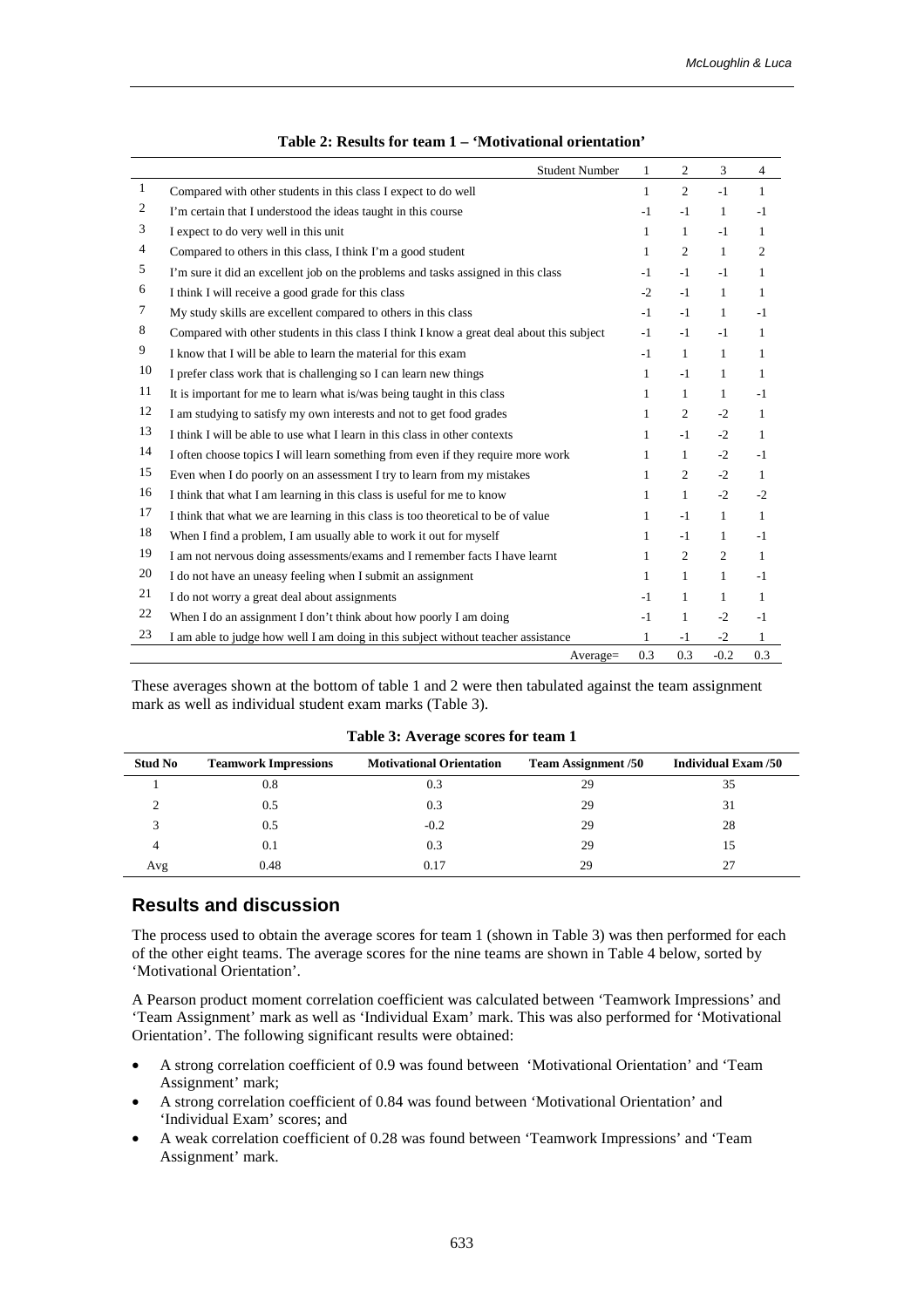| <b>Team No</b> | <b>Teamwork impressions</b> | <b>Motivational orientation</b> | Team assignment /50 | Individual exam /50 |
|----------------|-----------------------------|---------------------------------|---------------------|---------------------|
| 3              | 0.18                        | 0.67                            | 42                  | 38                  |
| $\mathcal{I}$  | 0.30                        | 0.64                            | 40                  | 34                  |
| 9              | 0.43                        | 0.52                            | 39                  | 35                  |
| $\overline{2}$ | 0.23                        | 0.63                            | 37                  | 34                  |
| 6              | $-0.03$                     | 0.62                            | 37                  | 34                  |
| 4              | 0.22                        | 0.33                            | 33                  | 31                  |
| 8              | 0.30                        | 0.44                            | 31                  | 28                  |
| 5              | 0.23                        | 0.18                            | 30                  | 29                  |
|                | 0.48                        | 0.17                            | 29                  | 27                  |

**Table 4: Average scores for all teams, sorted on 'Motivational' scale** 

These results in this case study illustrate that 'Motivational Orientation' was a strong predictor of team assignment and individual exam scores. This implies that students who work in a self-motivated way will have a greater chance of getting better marks. For example, results from the motivational orientation questionnaire showed that in teams where there were high levels of self-efficacy and intrinsic motivation, there was also high achievement in team assignments and individual exam scores.

The 'impressions of teamwork' questionnaire responses showed that not all aspects of the team processes were positive. For example, items 6 and 9 received negative ratings, indicating that some students found the inter-team feedback and communication processes to be less than satisfactory. This result was reflected in the weak correlation between the questionnaire responses and team assignment marks. This contrasts with the positive motivational attitudes displayed by students in the 'Motivational Orientation' instrument.

Overall the results show that indicators of positive emotional states did have an impact on academic performance. For example, students who believed they were capable learners also reported the utilisation of positive team behaviours. The results are supported by previous work in the area of motivational orientation and cognitive achievement (Zimmerman, 2000). In addition, the focus on motivation in context, as depicted in the present study, highlights the significance of mutual reciprocal influences of individuals and contextual variables, and how the dynamics of self-perceptions and goals affect motivation and performance.

### **Conclusion**

In this student-centered learning environment, learners were given actual control and self-direction of academic tasks through task and assessment design, thereby enhancing motivational effects. However, the imitations of the study need to be discussed. First, students' metamotivation states were investigated largely through the use of two self-report instruments. While such instruments are a useful starting point for investigating affective aspects of learning environments, they need to be augmented with other measures and data, such as self-reports, interviews and think aloud protocols on order to obtain a rich corpus of data. Nevertheless, these preliminary results indicate that the there is sufficient evidence of the importance of considering motivational dimensions and self-regulated learning effects of learning activities and environments. Motivational beliefs are always hidden and covert, and while students may appear to be working within their 'comfort zones', it is revealing and telling when we delve beneath the surface to investigate deeper attitudes and beliefs about their levels of anxiety and perceptions of the learning process. The results, though small scale indicate that leamers' capacity to engage in deep and generative learning is closely linked to efficacy beliefs, motivational states and levels of confidence. Educators and designers of learning task therefore need to investigate these affective dimensions of the learning process in order to develop more challenging zones of engagement for learners.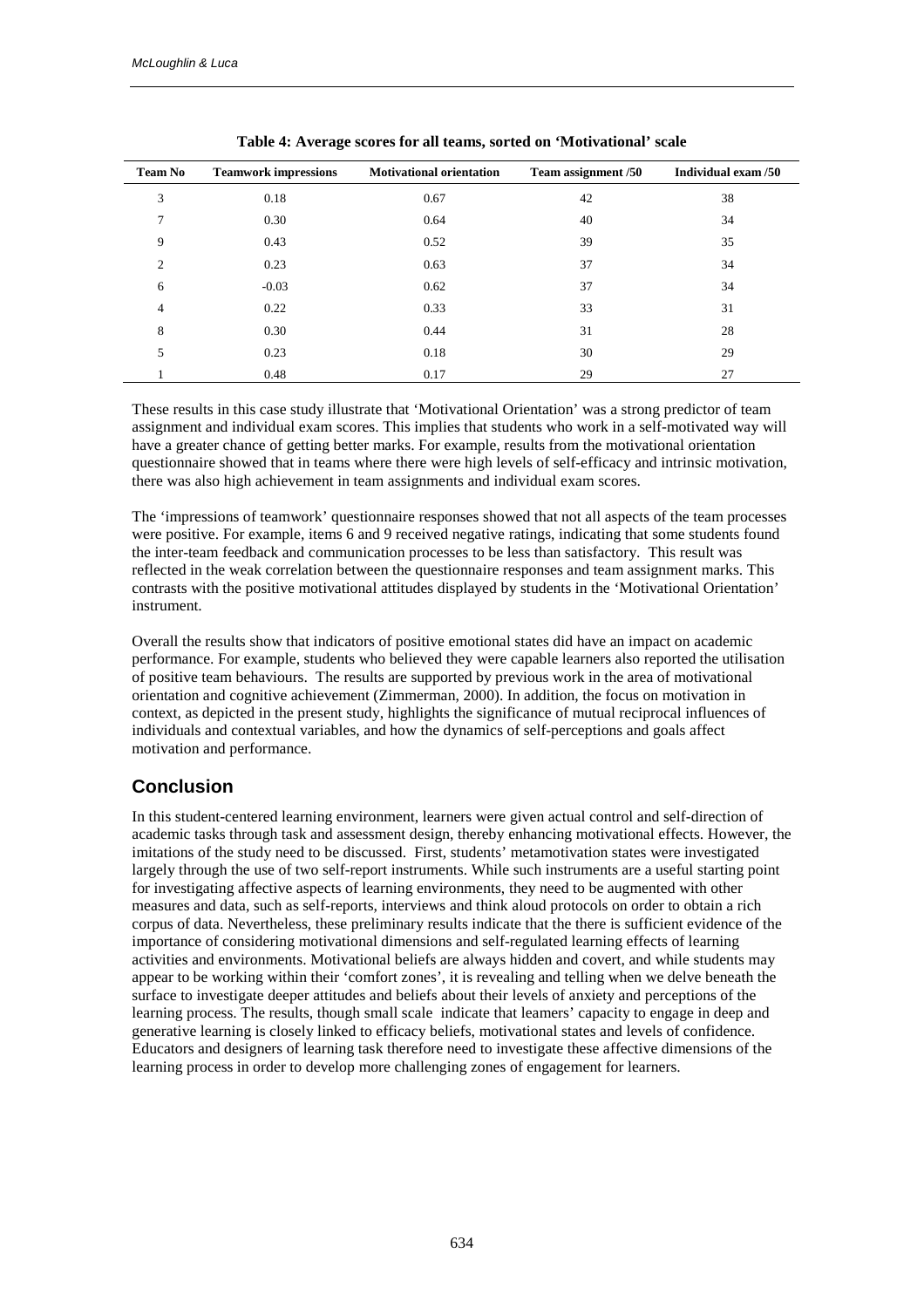#### **References**

- Australian National Training Authority (1998). *Australia's national strategy for vocational education and training 1998-2003*. Canberra: Commonwealth of Australia. [verified 31 Oct 2004] http://www.anta.gov.au/images/publications/bridge-to-the-future.PDF
- Bennett, N., Dunne, E. & Carre, C. (1999). Patterns of core and generic skill provision in higher education. *Higher Education,* 37(1), 71-93.
- Biggs, J. (1999). *Teaching for quality learning at university*. Buckingham: Open University Press.
- Boekaerts, M. (1997). Self-regulated learning: A new concept embraced by researchers, policy makers, educators, teachers, and students. *Learning and Instruction,* 7(2), 161-186.
- Bonk, C. J. & Kim, K. A. (1998). Extending socio-cultural theory to adult learning. In M. C. Smith & T. Pourchot (Eds), Adult *learning and development: Perspectives from educational psychology* (pp. 67- 88). Mawah: NJ: Lawrence Erlbaum Associates.
- Boud, D. (1992). The use of self assessment schedules in negotiated learning. *Studies in Higher Education,* 17(2), 185-200.
- Candy, P., Crebert, G. & O'Leary, J. (1994). *Developing lifelong learners through undergraduate education*. Canberra: Australian Government Publishing Service.
- Collis, B. (1998). WWW-based environments for collaborative group work. *Education and Information Technologies,* 3, 231-245.
- Dearing, R. (1997). *Higher education in the learning society*. London: HMSO. [verified 31 Oct 2004] http://www.leeds.ac.uk/educol/ncihe/
- English, S. & Yazdani, M. (1999). Computer-supported cooperative learning in a virtual university. *Journal of Computer Assisted Learning,* 15(2), 2-13.
- Falchikov, N. (1995). Peer feedback marking: Developing peer assessment. *Innovations in Education and Training International,* 32, 175-187.
- Ford, A. (1997). Peer group assessment: Its application to a vocational modular degree course. *Journal of Further and Higher Education,* 21(3), 285-298.
- Ge, X., Yamashiro, K. A. & Lee, J. (2000). Pre-class planning to scaffold students for online collaborative learning. *Educational Technology and Society,* 3(3), 159-167. http://www.ifets.info/journals/3\_3/b02.html
- Harasim, L. (Ed.). (1990). *Online Education: an environment for collaboration and intellectual amplification*. New York: Praeger.
- Jarvela, S. (1998). Socioemotional aspects of students learning in a cognitive apprenticeship environment. *Instructional Science,* 26, 439-471.
- Johnson, D. W. & Johnson, R. T. (1996). Cooperation and the use of technology. In D. H. Jonassen (Ed), *Handbook of research for educational telecommunications and technology* (pp. 1017-1044). New York: Simon & Schuster.
- Klemm, W. R. & Snell, J. R. (1996). Enriching computer-mediated group learning by coupling constructivism with collaborative learning. *Electronic Journal of Instructional Technology,* 1(2). http://www.usq.edu.au/electpub/e-jist/docs/old/vol1no2/article1.htm
- Klenowski, V. (1995). Students' self-evaluation processes in student-centred teaching and learning contexts in Australia and England. *Assessment in Education,* 2(2), 145-163.
- Loughram, J. (1996). *Developing reflective practice: Learning about teaching and learning through modelling*. London: Falmer Press.
- Oldfield, K. A., & MacAlpine, M. K. (1995). Peer and self assessment at tertiary level-an experiential report. *Assessment and Evaluation in Higher Education,* 20(1), 125-132.
- Orsmond, P., Merry, S. & Reiling, K. (1996). The importance of marking criteria in the use of peer assessment. *Assessment and Evaluation in Higher Education,* 21(3), 239-250.
- Pintrich, P. R. (1989). The dynamic interplay of student motivation and cognition in the college classroom. In C. Ames & M. Maehr (Eds), *Advances in motivation and achievement*: Vol 6 (pp. 117- 160). Greenwich; CT: JAI Press.
- Pintrich, P. R. & De Groot, E. V. (1990). Motivational and self-regulated components of classroom academic performance. *Journal of Educational Psychology*, 82(1), 33-40.
- Sambell, K., McDowell, L. & Brown, S. (1998). "But is it fair?": An exploratory study of student perceptions of the consequential validity of assessment. *Studies in Educational Evaluation,* 23, 349- 371.
- Schunk, D. H. (1991). Self-efficacy and academic motivation. *Educational Psychologist*, 26, 207-231.